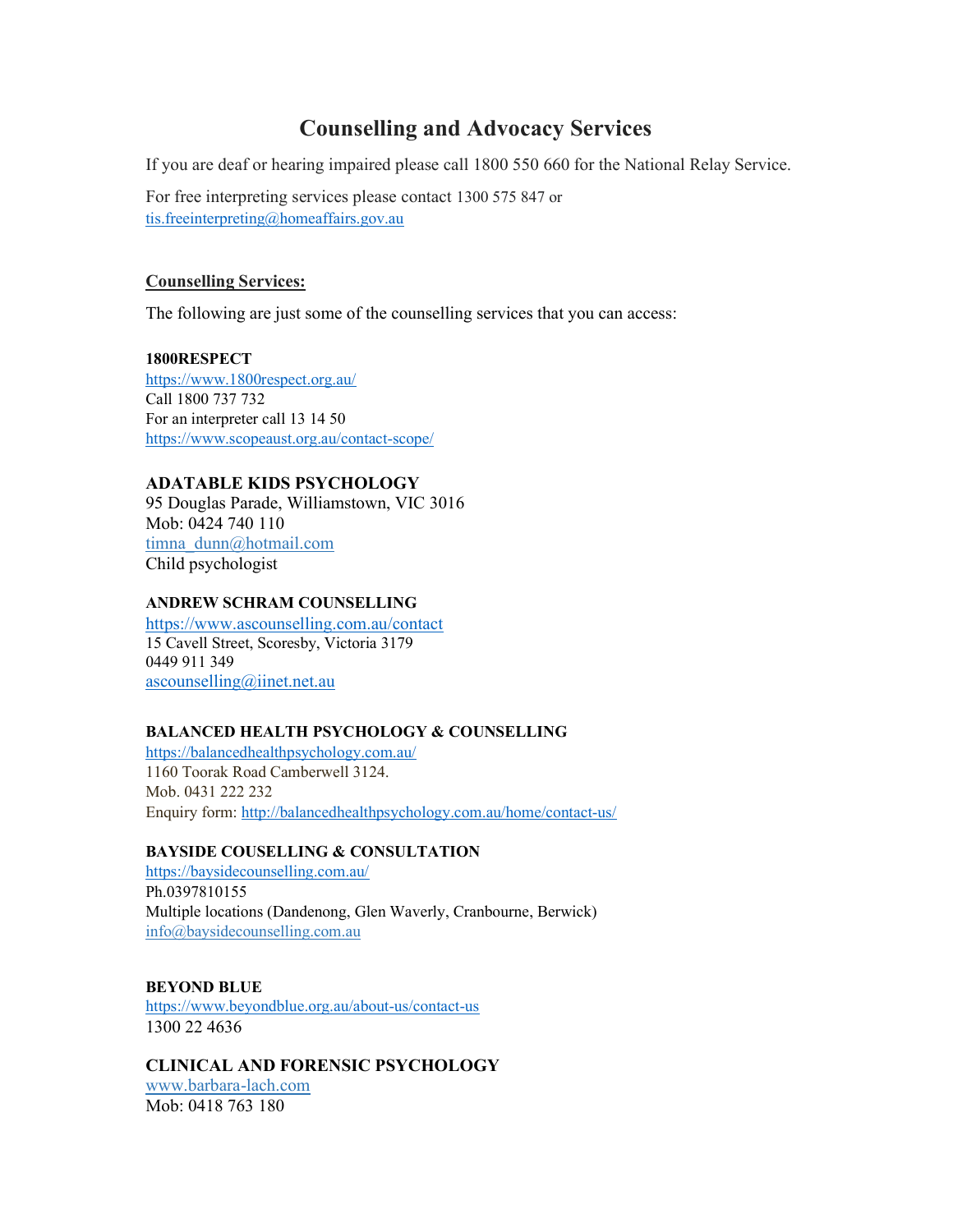Unit 5, 539 Highett Rd, Highett, VIC 3190 barbara.maria.lach@gmail.com Forensic Psychology

# COUNSELLING SERVICES

https://counsellingworks.com.au/contact/ 1300 157 647 Suite 329/1 Queens Rd, Melbourne VIC 3004 info@counsellingworks.com.au

# DPV HEALTH

https://www.dpvhealth.org.au/all-services/mental-health/counselling-psychology-and-socialwork-services/ Various locations: https://www.dpvhealth.org.au/contact-us/locations/ Ph.1300 234 263 (select option 4) Anyone over the age of 18 years residing or working in the cities of Hume or Whittlesea

# DISABILITY COUNSELLING AND ADVOCACY SUPPORT

https://www.dss.gov.au/disability-and-carers/disability-counselling-and-advocacy-support

National Counselling and Referral Service on 1800 421 468 (ask for counselling or advocacy support or ask to be connect to a counsellor or advocate near you). If you require an interpreter, please ask for one or call TIS National on 131 450 and ask to become connected to the National Counselling and Referral service. Indigenous-run support is available in some areas.

Fact sheets regarding Disability Counselling and Advocacy Support:

Braille and large print fact sheet:

Send an email to DRCsupports $@$ dss.gov.au(link sends e-mail)(link sends e-mail) with your name and address.

Indigenous Fact Sheet:

 https://www.dss.gov.au/disability-and-carers-disability-royal-commission-supportservices/disability-royal-commission-support-services-fact-sheet-indigenous

# GUISEPPINA WOLFRAM

https://www.josiewolfram.com.au/ Mob: 0466 639 892 Suburb: Box Hill North www.josiewolfram.com.au enquiry@josiewolfram.com.au Intellectual disability and youth counselling

#### HEALTH ABILITY

https://healthability.org.au/services-support/health-and-wellbeing-services/counselling/ 917 Main Road Eltham VIC 3095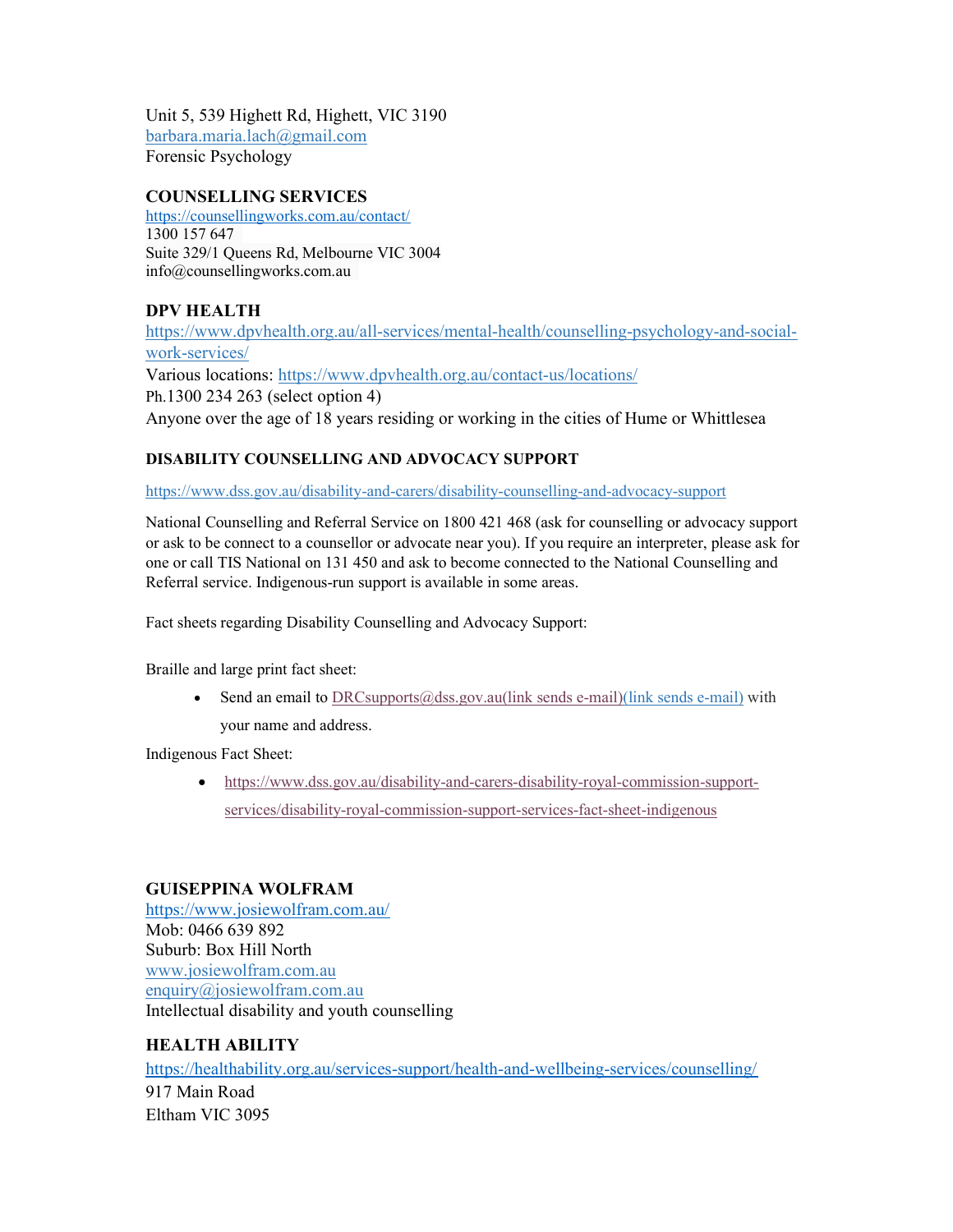9430 9100 enquiries@healthability.org.au

#### FOCUSSED HEALTH PSYCHOLOGY

http://www.focussedhealthpsych.com.au/ Mob: 0438 535 990 Fax: 9845 2777 54 Railway Road Blackburn Victoria 3130 hello@focussedhealthpsych.com.au Specialises in neurological diseases and chronic illnesses

#### MELBOURNE COUNCELLING SERVICES

https://melbournecounsellingcentre.com.au/bookings/ 106 Canterbury Road, Middle Park VIC 3205 1300 018 255 anne@melbournecounsellingcentre.com.au

#### Disability Advocacy Services:

#### ADEC (ACTION ON DISABILITY IN ETHNIC COMMUNITIES)

www.adec.org.au 175 Plenty Rd, Preston 3072 ph. 9480 7000 Toll Free 1800 626 078 fax: 9480 3444 email: info@adec.org.au

AMAZE (formerly Autism Victoria)

www.amaze.org.au 24 Drummond St Carlton (PO Box 374 Carlton South VIC 3053) Tel: 9657 1600 Info line 1300 308 699 Fax: 9639 4955 Email: info@amaze.org.au NB: Info, counselling, family support and other services to people with autism/their families

#### ASSOCIATION FOR CHILDREN WITH A DISABILITY - ACD

www.acd.org.au Suite 2, 98 Morang Road, Hawthorn Victoria 3122 ph. 9818 2000 Toll Free 1800 654 013 fax 9818 2300 email: mail@acd.org.au NB. Info., Advocacy & Support for families of children who have a disability

#### BCA (BLIND CITIZENS AUSTRALIA)

www.bca.org.au Lev. 3, Ross House, 247 Flinders Lane, Melbourne 3000 ph. 9654 1400 Toll Free 1800 033 660 fax. 9650 3200 email: bca@bca.org.au NB. Info & individual advocacy support for people with sensory impairment

COMMUNICATION RIGHTS AUSTRALIA - CAUS www.caus.com.au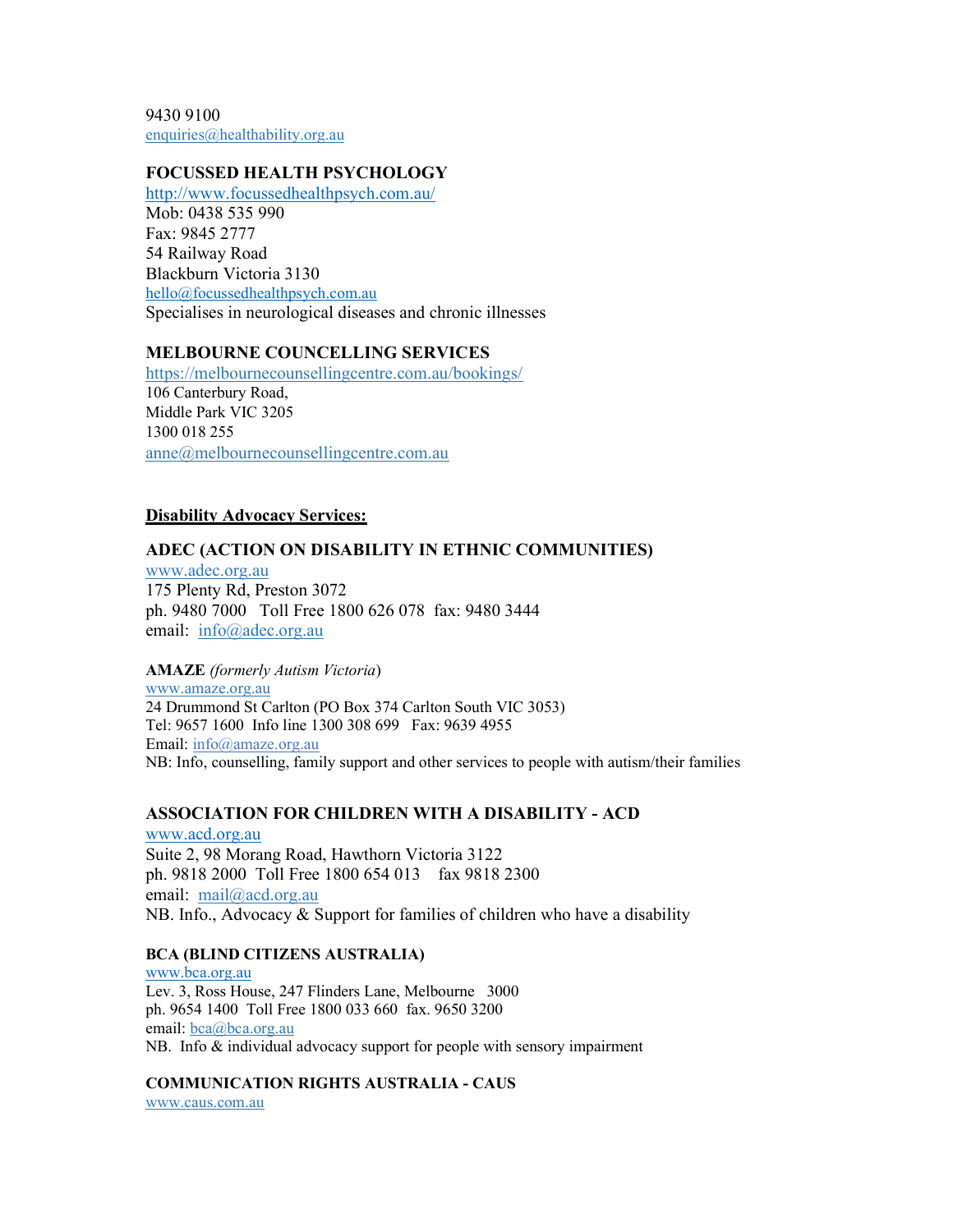Unit 4, 3 Tuck St. Moorabbin (PO Box 292 Bentleigh 3204) ph. 9555 8552 Toll Free 1800 995 383 fax 9555 8550 email: info@caus.com.au NB. Info & advocacy for people with disabilities who have speech or communication difficulties

#### DISABILITY DISCRIMINATION LEGAL SERVICE (DDLS)

www.communitylaw.org.au/ddls 2nd Floor, Ross House 247 Flinders Lane, Melbourne 3000 Tel: 9654 8644 Free call 1300 882 872 TTY: 9654 6817 Fax: 9639 7422 Email: info@ddls.org.au NB. Can provide advocacy, legal advice, training and community education on the Federal DDA.

# DISABILITY JUSTICE ADVOCACY (DJA)

 www.justadvocacy.com 2 /28A Albert Street Preston 3072 email: info@justadvocacy.com ph. 9474 0077 freecall 1800 808 126 NB. Provide advocacy for people with higher support needs

# DISABILITY RESOURCES CENTRE (DRC)

www.drc.org.au 3rd Floor, Ross House 247 Flinders Lane, Melbourne 3000 Tel: 9671 3000 Fax: 9489 2988 Email: advocacy@drc.org.au Outreach: 186 Foster St East, Dandenong Tel: 9791 4870 Fax: 9792 1111 Email: katrina@drc.org.au NB. Information individual advocacy and support for adults with disabilities in Melbourne area

#### MIGRANT RESOURCE CENTRE (MRC)

www.mrcnorthwest.org.au 20 Victoria Crescent, St Albans 3021 Tel: 9367-6044 Fax: 9367-4344 Email: mrcnw@mrcnorthwest.org.au NB. Individual advocacy for people with a disability from CALD backgrounds

#### RIGHTS INFORMATION AND ADVOCACY CENTRE (RIAC)

https://riac.org.au/contact-us/ 03 5222 5499 referrals@riac.org.au You can also post to: PO BOX 1763 SHEPPARTON VIC 3630

#### SENIORS RIGHTS VICTORIA

https://seniorsrights.org.au/contact-us/

1300 368 821 in order to report and receive information regarding elder abuse Helps any Victorian aged 60 and above, or to any Indigenous Victorian aged 45 and above